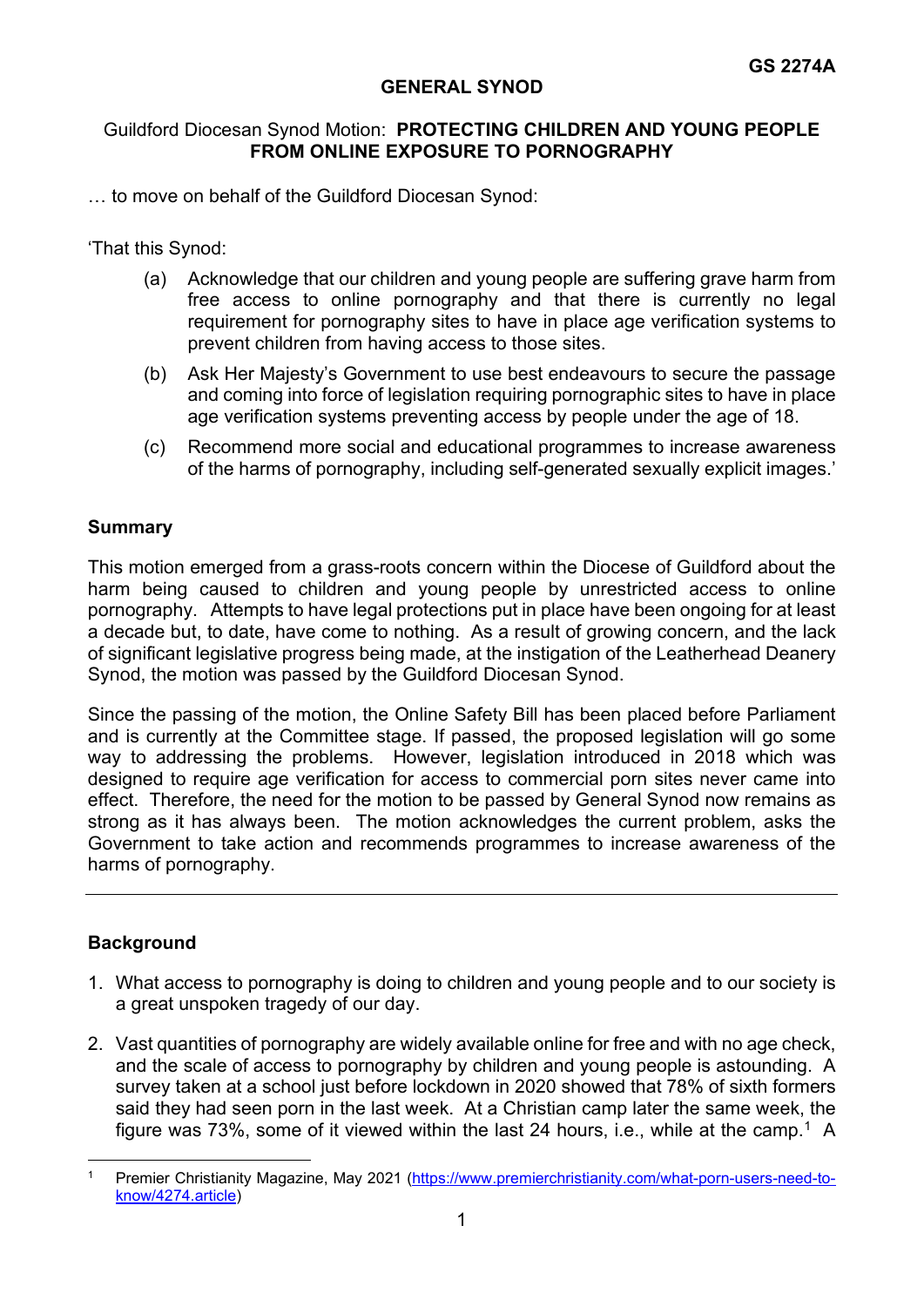BBC Panorama report in September 2021 revealed that over half of eleven to thirteenyear olds have seen pornography.[2](#page-1-0) A House of Commons report was already warning in 2016 that children of primary school age were accessing hard core pornography[.3](#page-1-1)

- 3. Such access, combined with widespread sharing by children and young people on social media, has contributed to the sexualization of the young and exposed them to a burden of knowledge which they are often ill-equipped to bear. The situation is made even more serious by the fact that the sort of pornography being accessed largely depicts and normalizes sexual violence against, and the submission of, girls and women.<sup>4</sup> This is having an undoubted effect: the Panorama report disclosed that reports to police in England and Wales of child-on-child abuse (which includes actions from unwanted touching to rape) had more than doubled in two years, from 7,866 incidents in the year ended March 2017 to 16,102 incidents in the year ended March 2019 (there were fewer reports in the following two years, but this was probably due to lockdown) One in ten of the alleged abusers was aged ten or under.
- 4. Access to pornography means that a distorted and harmful view of what constitutes normal sexual relations is being absorbed by each new generation of children and young people. This is placing pressure on young boys and girls to conform to stereotypes of domination on the one hand and submission and degradation on the other, and is creating a wider culture of abusive attitudes towards girls and women.
- 5. Attempts to have legal protections put in place have been going on for at least a decade. Most recently, Barnardo's and 13 other children's charities including the NSPCC sent an open letter to Nadine Dorries, the Culture Secretary, calling for age verification for pornography sites, and the Children's Commissioner has published a report which also calls for such age verification.  $5/6$  $5/6$  $5/6$  A law requiring age verification for access to commercial porn sites was meant to come into effect in 2018 but it never did for reasons having to do with bureaucratic delay and then a changed approach by the government.<sup>[7](#page-1-5)</sup>

# **The current legal position**

- 6. There are at present no laws in place regulating access to pornography by children and young people, but a new bill, the Online Safety Bill (OSB), is currently being considered by Parliament. It seeks, among other things, to regulate social media platforms by imposing a duty of care on them to make sure that children and young people are not exposed to harmful content.
- 7. In its initial form, the OSB covered only social media sites where users upload pornography for the purposes of sharing it with other members of the site, and it did not place any restrictions on commercial pornography sites. However, in response to pressure from children's organisations (see above), the government has also now

<span id="page-1-0"></span><sup>&</sup>lt;sup>2</sup> [BBC iPlayer - Panorama - Who's Protecting Our Kids?](https://www.bbc.co.uk/iplayer/episode/m000zgwk/panorama-whos-protecting-our-kids)<br><sup>3</sup> House of Commons Women and Equalities Committee I

<span id="page-1-1"></span><sup>3</sup> House of Commons Women and Equalities Committee Report on Sexual Harassment and Sexual Violence in Schools (12 September 2016).

<span id="page-1-2"></span><sup>4</sup> [Sexual violence as a sexual script in mainstream online pornography | The British Journal of Criminology](https://academic.oup.com/bjc/article/61/5/1243/6208896?searchresult=1)  [| Oxford Academic \(oup.com\)](https://academic.oup.com/bjc/article/61/5/1243/6208896?searchresult=1)

<span id="page-1-3"></span><sup>5</sup> [https://www.barnardos.org.uk/news/barnardos-and-other-charities-call-government-protect-children](https://www.barnardos.org.uk/news/barnardos-and-other-charities-call-government-protect-children-online-pornography)[online-pornography](https://www.barnardos.org.uk/news/barnardos-and-other-charities-call-government-protect-children-online-pornography)

<span id="page-1-4"></span><sup>6</sup> [https://www.childrenscommissioner.gov.uk/report/interim-findings-on-governments-commission-on](https://www.childrenscommissioner.gov.uk/report/interim-findings-on-governments-commission-on-online-peer-on-peer-abuse/)[online-peer-on-peer-abuse/](https://www.childrenscommissioner.gov.uk/report/interim-findings-on-governments-commission-on-online-peer-on-peer-abuse/)

<span id="page-1-5"></span><sup>&</sup>lt;sup>7</sup> Part 3 of the Digital Economy Act 2017.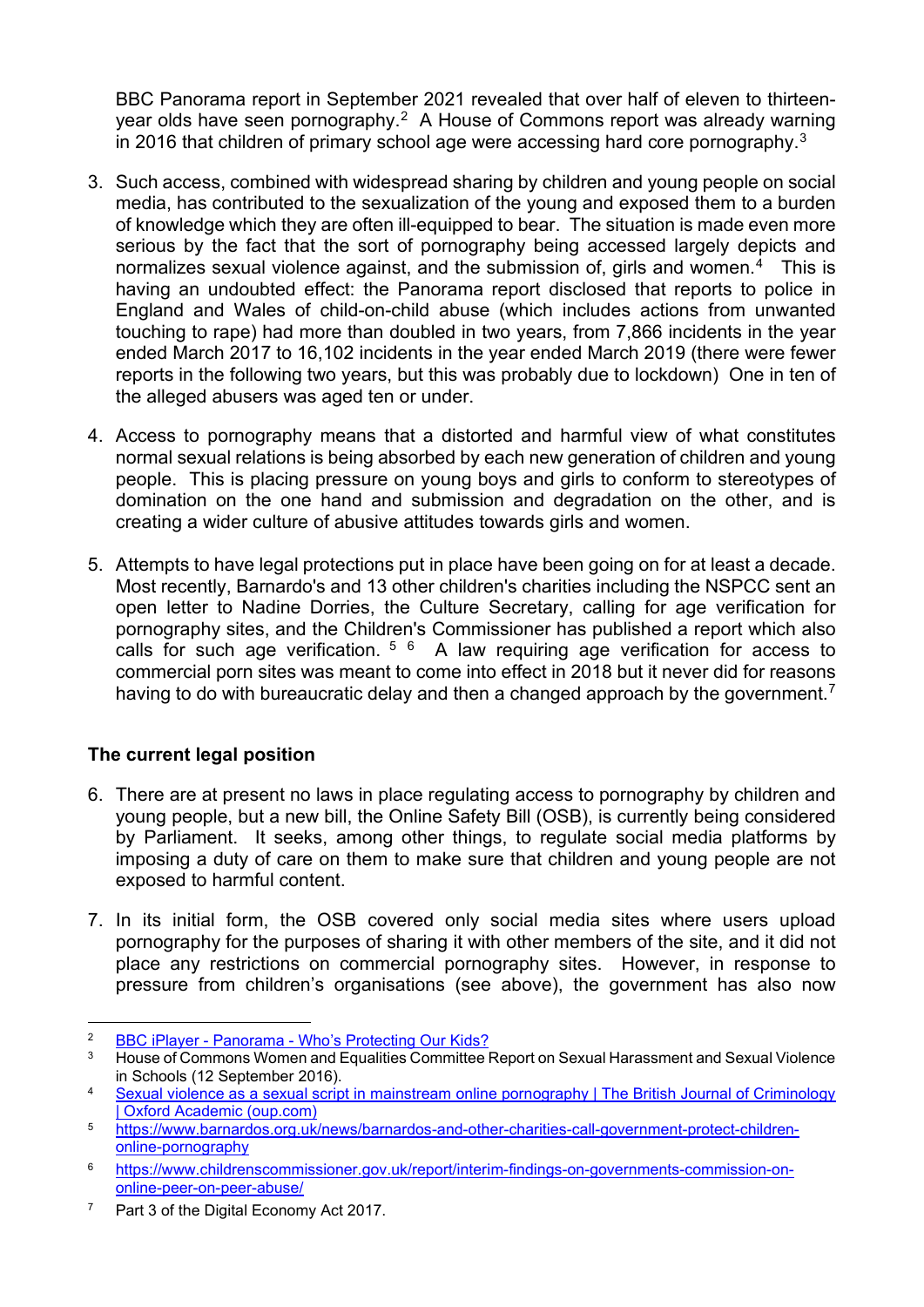included a proposed new section (clause 68) that requires commercial pornography sites to restrict access by those under the age of 18.

8. While it may appear that the problem of access to online pornography by children and young people is now being dealt with, there remain significant obstacles in the way. It is likely that there will be resistance to the new restrictions on the grounds of the right to privacy, since people accessing pornography online will probably now be required to provide some form of identity. There may also be resistance from the pornography industry itself (although some have indicated that as long as all are equally regulated they will not object). Furthermore, there are other difficulties with the OSB, such as freedom of speech issues, which must still be resolved. All in all, it is not clear what form the OSB will finally take or how long it will take to come into effect. It is therefore vital that pressure should be maintained on the government to bring effective restrictions into effect as soon as possible.

### **Motivation**

- 9. Children and young people are part of God's creative plan (Genesis 1:28). Children and young people are gifts from God to families (Psalm 127:3). Children and young people need nurture and guidance (Proverbs 22:6). Children and young people need to be led in the ways of the Lord (Proverbs 29:17). Vulnerable children and young people need special care (Zechariah 7:10). Children and young people need protection (Luke 17:1- 2).
- 10.It is part of the Church's vocation to voice its concerns regarding the physical and spiritual degradation of children. Their safeguarding is of utmost importance. Also, the fourth Mark of Mission reminds us to transform unjust structures, and this applies to the exploitation in the pornography industry coupled with the physically, psychologically, and spiritually unhealthy messages it promotes. Children and young people deserve to be taught that love should be the primary foundation for intimate relationships. Pornography is antithetical to the maxim of Philippians 4:8, to feed our souls with 'whatever is true, whatever is noble, whatever is right, whatever is pure, whatever is lovely, whatever is admirable-if anything is excellent or praiseworthy-think about such things' (NIV).

#### **Motions of the Leatherhead Deanery Synod and the Guildford Diocesan Synod**

- 11. The Leatherhead Deanery Synod discussed the above situation at its meeting on  $20<sup>th</sup>$ October 2021, and voted in favour of presenting a motion at the next meeting of the Guildford Diocesan Synod on 12<sup>th</sup> November 2021.
- 12.Following a debate at the Diocesan Synod in November, further work was done on the wording of the motion in consultation with the team at Church House Westminster.
- 13. At its meeting on March  $12<sup>th</sup>$  2022, the Guildford Diocesan Synod approved the following motion with an overwhelming majority:

That the Diocesan Synod request the General Synod to:

a) Acknowledge that our children and young people are suffering grave harm from free access to online pornography and that there is currently no legal requirement for pornography sites to have in place age verification systems to prevent children from having access to those sites.